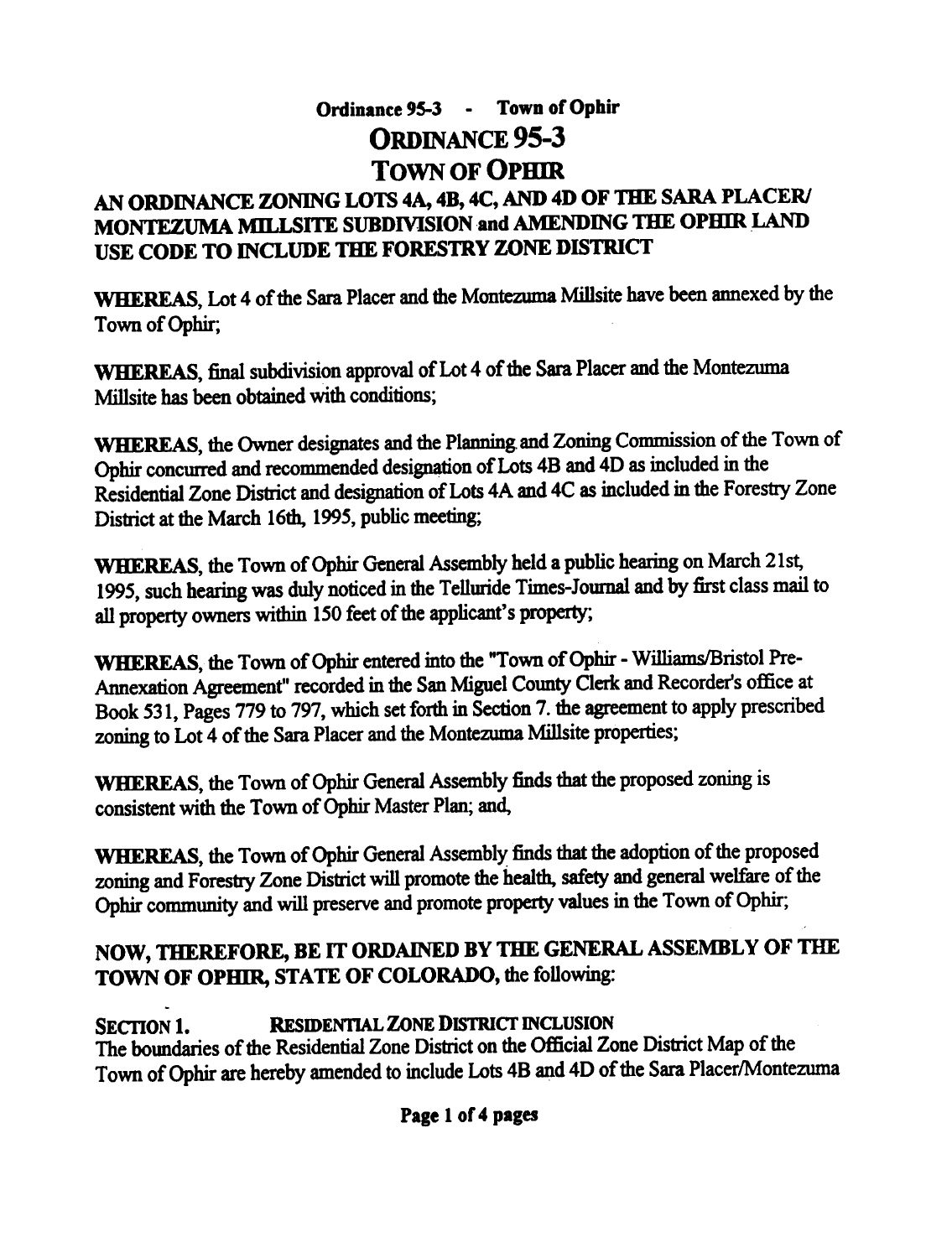Ordinance 95-3 - Town of Ophir

Millsite Subdivision plat as approved by the General Assembly of the Town of Ophir.

#### SECTION 2. **OPHIR LAND USE CODE AMENDED TO INCLUDE FORESTRY ZONE DISTRICT**

The Town of Ophir Land Use Code is hereby amended to include the Forestry Zone District as follows:

#### "ARTICLE VIII FORESTRY ZONE DISTRICT

#### **SECTION 801. INTENT AND PURPOSE**

The Forestry Zone District is intended to preserve large, relatively remote areas of the Town of Ophir for resource, agricultural, open space, and recreational pwposes.

#### **SECTION 802. USES PERMITTED BY RIGHT**

- 802.1 Single Family Dwellings, accessory buildings and uses.  $\sim$  Dweimigs,
- 802.2 Caretaker Unit with the following restrictions:

a. 30 days or more than 5 years; The Caretaker Unit shall not be leased for a period of less than

b. Occupancy of the Caretaker Unit shall be subject to the requirements of the County R-l Housing Deed Restriction; b.

c. A Caretaker Unit shall not be conveyed or sold separately from the remainder of the parcel and shall remain under the same ownership as the primary residence;

d. A Caretaker Unit shall not exceed one half the floor area of the primary residence; and,

- c. A Caretaker Unit shall be detached from the primary residence.
- 802.3 Day Care Homes
- 802.4 Normal and customary agricultural, ranching, and equestrian activities.
- 802.5 Home Occupations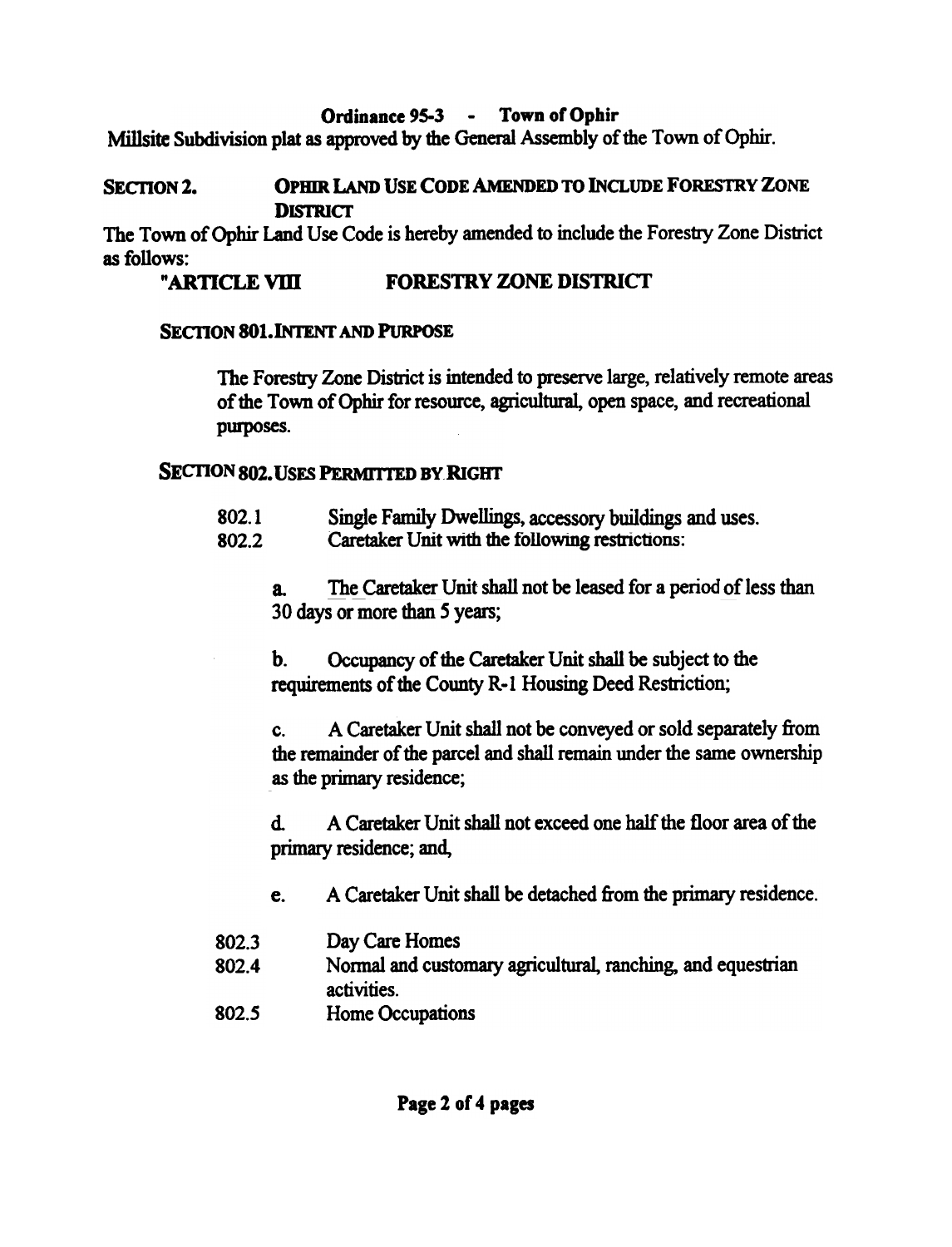#### SECTION 803. Ordinance 95-3 - Town of Ophir MINIMUM LoT AREA PER SINGLE FAMILY DWELLING

The minimum lot area for a single family dwelling, caretaker unit, and accessory buildings and uses pennitted by right is 15 acres. .

#### SECTION 804. SETBACKS

All structures shall be setback at least thirty (30) feet from the front lot line and twenty (20) feet from the rear and side lot lines.

#### SECTION 805. MAXIMUM BUILDING HEIGHT

The maximum building height is 35 feet

#### SECTION 806. MAXIMUM FLOOR AREA

The Maximum Floor Area for all residential structmes, inclusive of principal, secondary, accessory buildings, and caretaker units, shall be 7,000 sq.ft.

#### SECTION 807. OFF-STREET PARKING

The minimum off-street parking requirements is two vehicles per dwelling  $\mathbf{unit}$ .

#### SECTION 3. FORESTRY ZONE DISTRICT DESIGNATION

Lots 4A and 4C of the Sara Placer/Montezuma Millsite subdivision plat as approved by the General Assembly of the Town of Ophir are hereby designated as the Forestry Zone District on the Official Zone District Map of the Town of Ophir.

SECTION 4. "GRANDFATHERING" OF EXISTING USES AND VESTED RIGHTS The application of this zoning ordinance shall be (1) subject to "Grandfathering" of existing uses as defined by the Town of Ophir Land Use Code, SECTION 306. GRANDFATHER CLAUSE FOR NON-CONFORMING USE OR BUILDING, and (2) subject to continuation of any vested real property development rights for site specific development plans approved by San Miguel County, for the duration of such rights.

### SECTION 5. SEVERABILITY

If anyone or more sections or parts of this Ordinance are adjudged unenforceable or invalid, such judgement shall not affect, impair, or invalidate the remaining provisions of this

#### Page 3 of 4 pages